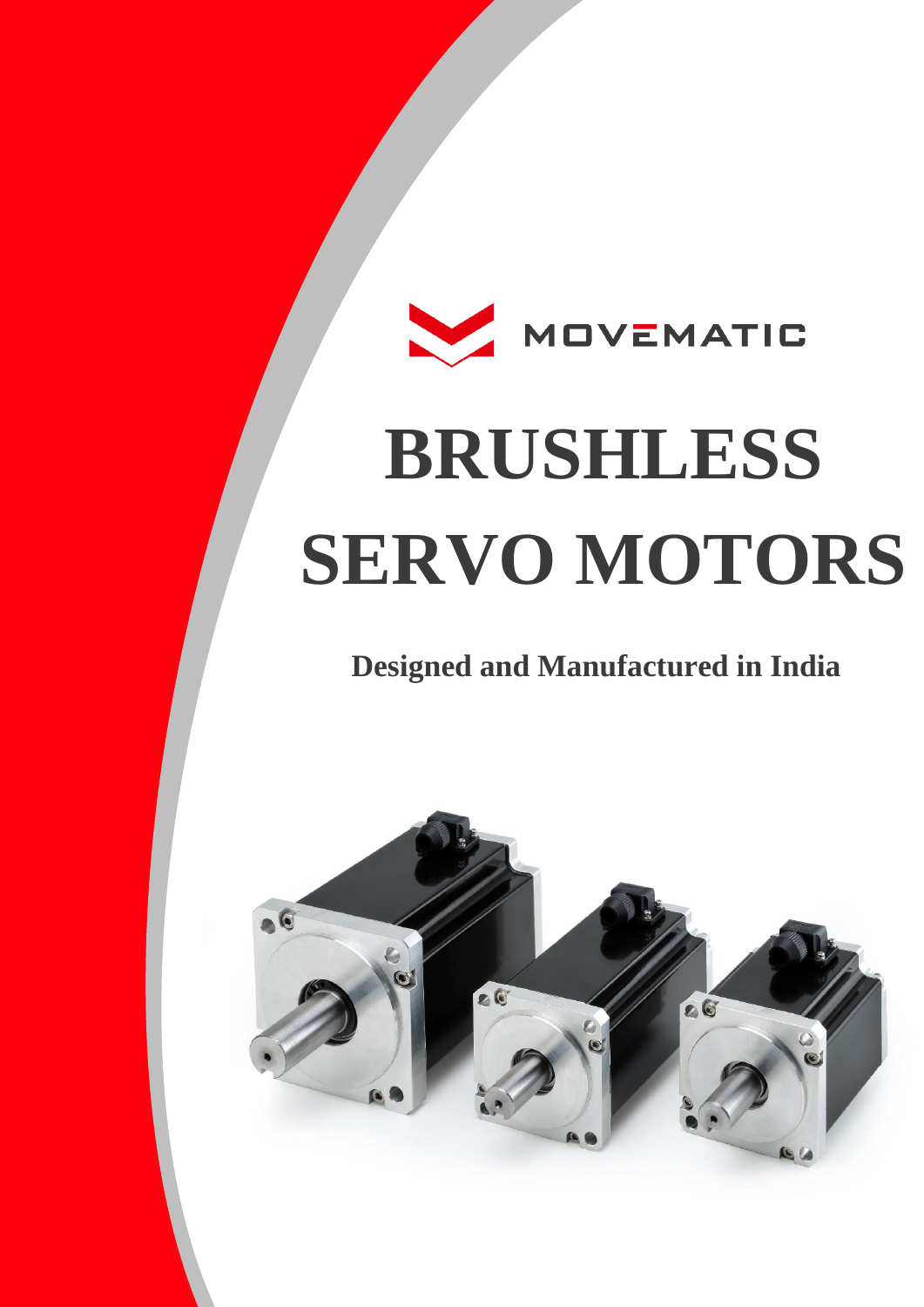

The motors are available with:

- 1. Various Feedback options
- 2. Brakes
- 3. Connectors
- 4. Cables
- 10 Pole design
- High Performance
- Fits to various drives
- Customization
	- Available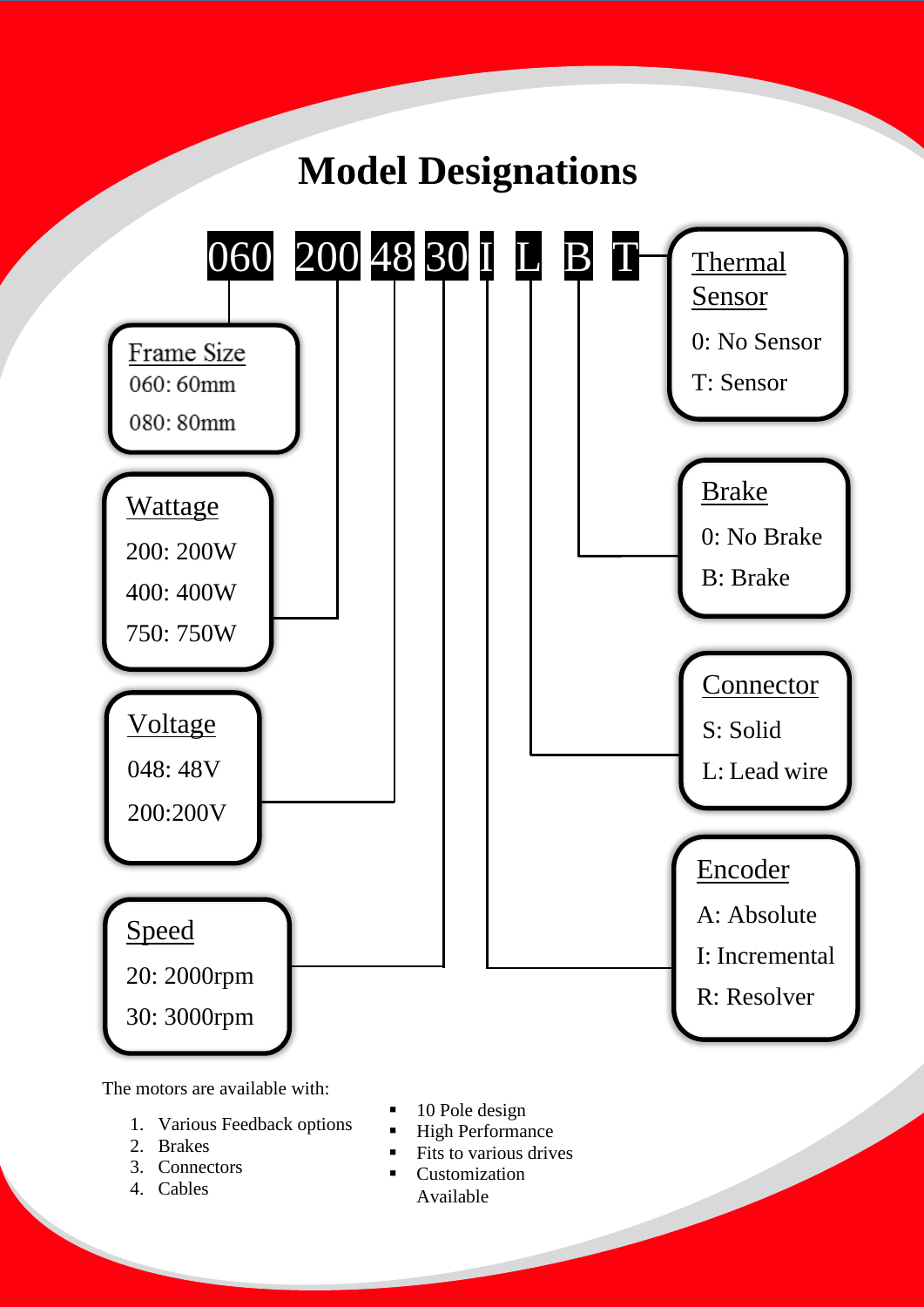### **Mechanical Dimensions**

| Model     | 200W           | 400W    | 750W    |
|-----------|----------------|---------|---------|
| LC        | 60             | 60      | 80      |
| LZ        | 5.5            | 5.5     | 7.0     |
| LA        | 70             | 70      | 90      |
| S         | 14             | 14      | 19      |
| LB        | 50             | 50      | 70      |
| LL        | 105.5          | 144.0   | 141.0   |
| LR        | 30             | 30      | 40      |
| LE        | 3              | 3       | 3       |
| LG        | $\overline{7}$ | 7       | 10      |
| LW        | 20             | 20      | 30      |
| RH        | 11             | 11      | 15.5    |
| W         | 5              | 5       | 6       |
| ${\bf T}$ | 5              | 5       | 6       |
| TP        | M5 X 15        | M5 X 15 | M5 X 20 |



ALL UNSPECIFIED TOLERANCES WITHIN ±3% LIMIT NOTES: PLEASE SEND APPROVAL COPY WHILE ORDERING.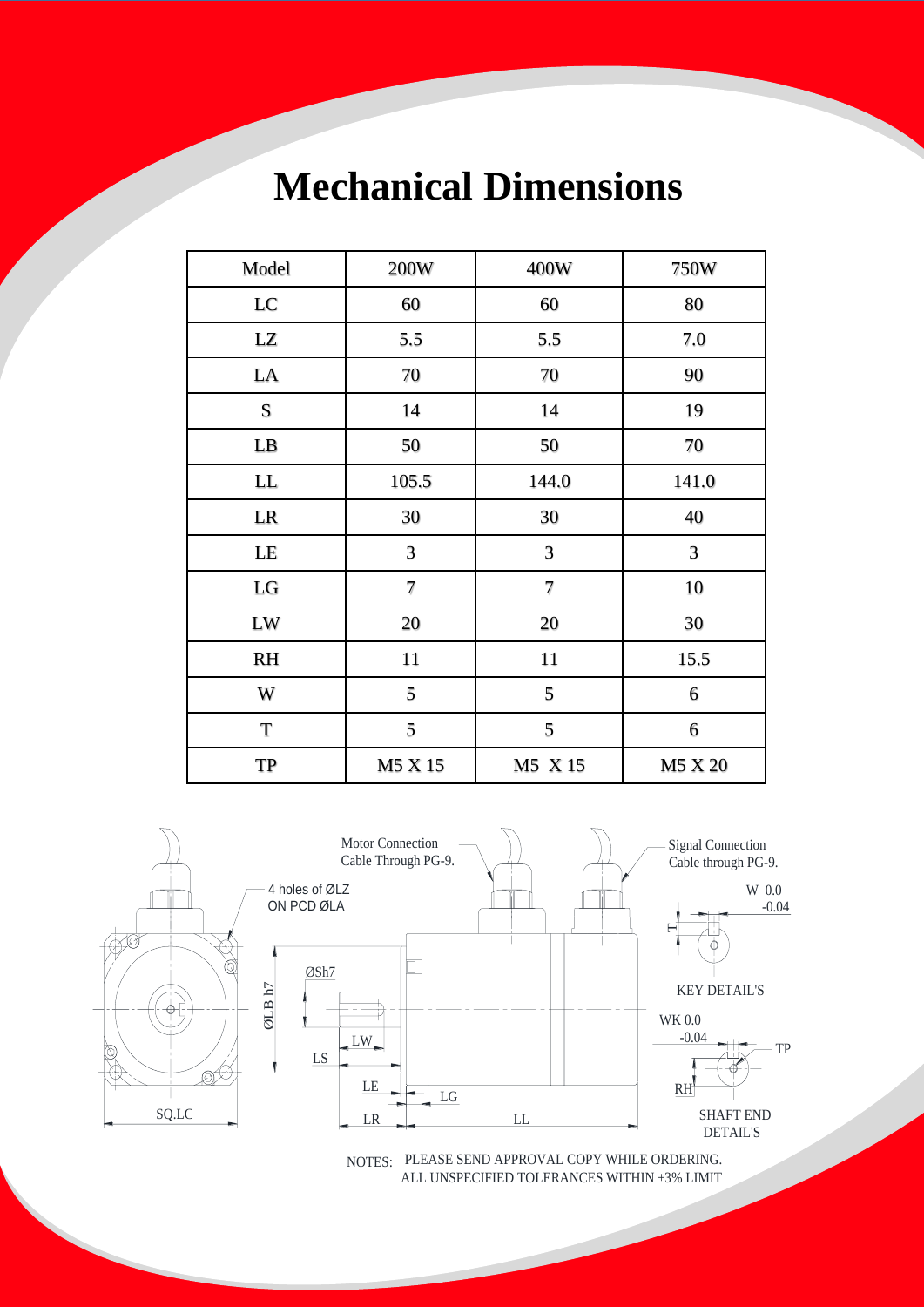## **Low Voltage Motors**

| <b>Typical Supply Voltage</b>               | 48Vdc                                                                                                                                        |                |        |  |
|---------------------------------------------|----------------------------------------------------------------------------------------------------------------------------------------------|----------------|--------|--|
| Rated Power (W)                             | 200                                                                                                                                          | 400            | 750    |  |
| Rated Torque (Nm)                           | 0.64                                                                                                                                         | 1.27           | 2.39   |  |
| Peak Torque (Nm)                            | 1.92                                                                                                                                         | 3.82           | 6.9    |  |
| Rated Speed (rpm)                           | 3000                                                                                                                                         |                |        |  |
| Maximum speed (rpm)                         | 4000                                                                                                                                         |                |        |  |
| Rated Current (A)                           | 4.5                                                                                                                                          | 9.6            | 16.6   |  |
| Peak Current (A)                            | 13.5                                                                                                                                         | 28.8           | 49.5   |  |
| Rotor inertia (10^-4 kg-m^2)<br>(w/o brake) | 0.221                                                                                                                                        | 0.426          | 1.108  |  |
| Mechanical constant (ms)                    | 1.4147                                                                                                                                       | 1.204          | 1.193  |  |
| Torque constant KT (Nm/A)                   | 0.1391                                                                                                                                       | 0.1322         | 0.1439 |  |
| Voltage constant KE (V/Krpm)                | 8                                                                                                                                            | 7.5            | 8      |  |
| Armature resistance (ohm)                   | 0.68                                                                                                                                         | 0.267          | 0.102  |  |
| Armature Inductance (mH)                    | 3.33                                                                                                                                         | 1.2            | 0.75   |  |
| Electric constant (ms)                      | 4.897                                                                                                                                        | 4.49           | 7.35   |  |
| <b>Insulation</b> class                     | $\mathbf{F}$                                                                                                                                 |                |        |  |
| <b>Insulation resistance</b>                | $>100$ Mohm, 500Vdc                                                                                                                          |                |        |  |
| Insulation strength                         | 1.8kVac, 1Sec                                                                                                                                |                |        |  |
| Weight (kg) (w/o brake)                     | 1.2                                                                                                                                          | 1.6            | 3      |  |
| Weight (kg) (with brake)                    | 1.5                                                                                                                                          | $\overline{2}$ | 3.8    |  |
| Operating temperature $({}^{\circ}C)$       | 0 to 40 $^{\circ}$ C                                                                                                                         |                |        |  |
| Storage temperature $({}^{\circ}C)$         | -10 to 80 $^{\circ}$ C                                                                                                                       |                |        |  |
| IP rating                                   | IP65 (Except for shaft opening, when not<br>equipped with oil seal; Except for Connectors,<br>when not equipped with waterproof connectors.) |                |        |  |
| Compliance                                  | <b>RoHS</b>                                                                                                                                  |                |        |  |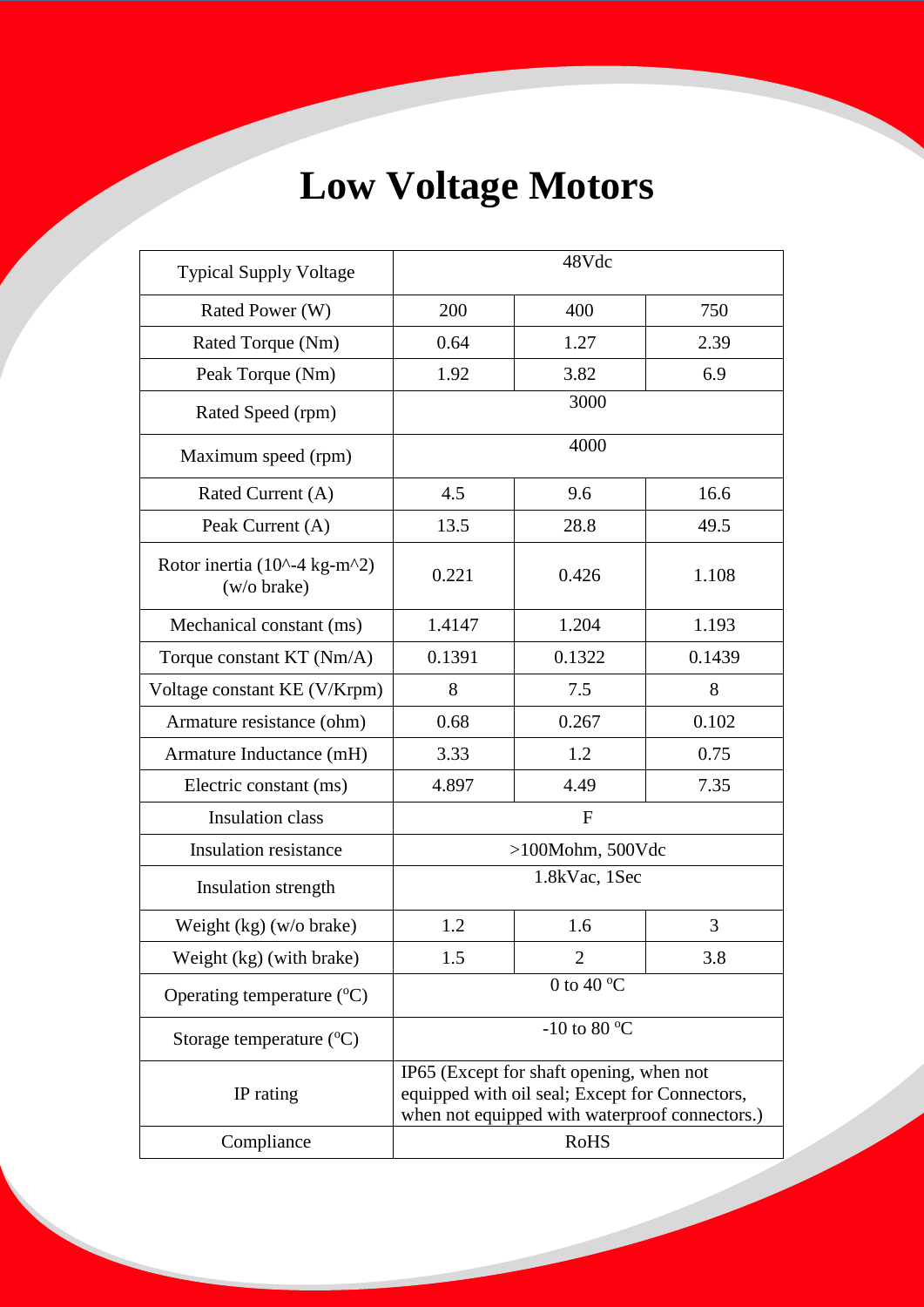## **High Voltage Motors**

| <b>Typical Supply Voltage</b>               | 200Vac                                                                                                                                       |                |       |  |
|---------------------------------------------|----------------------------------------------------------------------------------------------------------------------------------------------|----------------|-------|--|
| Rated Power (W)                             | 200                                                                                                                                          | 400            | 750   |  |
| Rated Torque (Nm)                           | 0.64                                                                                                                                         | 1.27           | 2.39  |  |
| Peak Torque (Nm)                            | 1.92                                                                                                                                         | 3.82           | 6.9   |  |
| Rated Speed (rpm)                           | 3000                                                                                                                                         |                |       |  |
| Maximum speed (rpm)                         | 4000                                                                                                                                         |                |       |  |
| Rated Current (A)                           | 1.6                                                                                                                                          | 2.5            | 4.5   |  |
| Peak Current (A)                            | 4.8                                                                                                                                          | 7.8            | 14.5  |  |
| Rotor inertia (10^-4 kg-m^2)<br>(w/o brake) | 0.221                                                                                                                                        | 0.426          | 1.108 |  |
| Mechanical constant (ms)                    | 1.4147                                                                                                                                       | 1.0969         | 1.193 |  |
| Torque constant KT (Nm/A)                   | 0.426                                                                                                                                        | 0.508          | 0.533 |  |
| Voltage constant KE (V/Krpm)                | 29                                                                                                                                           | 29             | 35    |  |
| Armature resistance (ohm)                   | 8.6                                                                                                                                          | 3.7            | 1.47  |  |
| Armature Inductance (mH)                    | 25                                                                                                                                           | 12.9           | 8.2   |  |
| Electric constant (ms)                      | 2.90                                                                                                                                         | 3.4864         | 5.578 |  |
| <b>Insulation</b> class                     | $\mathbf{F}$                                                                                                                                 |                |       |  |
| <b>Insulation resistance</b>                | $>100$ Mohm, 500Vdc                                                                                                                          |                |       |  |
| Insulation strength                         | 1.8kVac, 1Sec                                                                                                                                |                |       |  |
| Weight $(kg)$ (w/o brake)                   | 1.2                                                                                                                                          | 1.6            | 3     |  |
| Weight (kg) (with brake)                    | 1.5                                                                                                                                          | $\overline{2}$ | 3.8   |  |
| Operating temperature $({}^{\circ}C)$       | 0 to 40 $\overline{C}$                                                                                                                       |                |       |  |
| Storage temperature $({}^{\circ}C)$         | -10 to 80 $^{\circ}$ C                                                                                                                       |                |       |  |
| IP rating                                   | IP65 (Except for shaft opening, when not<br>equipped with oil seal; Except for Connectors,<br>when not equipped with waterproof connectors.) |                |       |  |
| Compliance                                  | <b>RoHS</b>                                                                                                                                  |                |       |  |